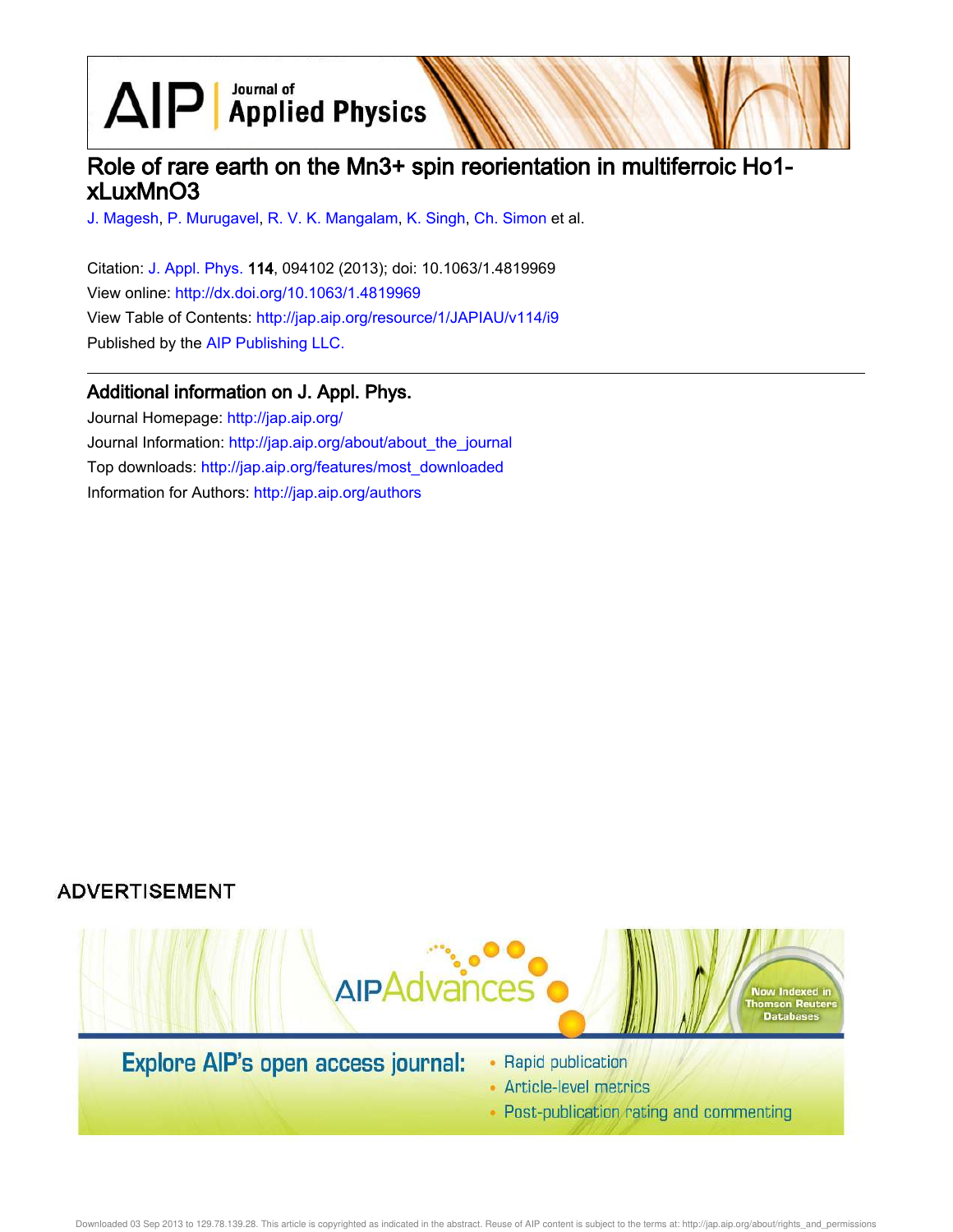

# Role of rare earth on the  $Mn^{3+}$  spin reorientation in multiferroic  $Ho_{1-x}Lu_xMnO_3$

J. Magesh,<sup>1</sup> P. Murugavel,<sup>1,a)</sup> R. V. K. Mangalam,<sup>2</sup> K. Singh,<sup>2</sup> Ch. Simon,<sup>2</sup> and W. Prellier<sup>2</sup>  $1$ Department of Physics, Indian Institute of Technology Madras, Chennai-600036, India <sup>2</sup>Laboratoire CRISMAT, ENSICAEN/CNRS UMR 6508,6 Bd Maréchal Juin, 14050 Caen, France

(Received 5 July 2013; accepted 16 August 2013; published online 3 September 2013)

The role of rare earth ion  $R^{3+}$  in spin reorientation and magneto dielectric response is investigated by substitution of non-magnetic smaller ionic radii  $Lu^{3+}$  in multiferroic hexagonal HoMnO<sub>3</sub>. The XRD analysis suggests that the dopant may preferably goes to  $C_{3V}$  site up to 1/3rd of the composition in order to reduce the lattice distortion. We suggest that the  $R^{3+}$  ion at  $C_3$  site could play a strong role in spin reorientation than the  $C_{3V}$  site. The observation of  $T_{SR}$  even in LuMnO<sub>3</sub> precludes the role of rare earth magnetic moment in driving the spin reorientation. Surprisingly, the magneto dielectric response of HoMnO<sub>3</sub> is dominated by the rare earth  $RO_8$  dipoles. The oppositely oriented  $RO_8$  dipole at the  $C_{3V}$ and  $C_3$  determines the magneto dielectric response in various magnetic phases reaffirming the site specific substitution. Thus, site specific doping could be a way to enhance the magnetoelectric coupling strength. © 2013 AIP Publishing LLC. [http://dx.doi.org/10.1063/1.4819969]

#### I. INTRODUCTION

Multiferroics are multi-functional materials which exhibit several order parameters simultaneously, i.e., ferroelectric, ferromagnetic, and ferroelastic. $1-3$  The inherent magnetoelectric coupling which might offer an additional degree of freedom in device design, entails them wide variety of technological application.<sup>4,5</sup> Even though the existence of such magnetoelectric coupling has been predicted long back, <sup>6,7</sup> their observation is limited,<sup>8</sup> as their origin are mutually exclusive in conventional materials.<sup>9</sup> However, the origin of ferroic properties in these new class of materials is different from that of convention ferroelectric and ferromagnetic materials.<sup>10</sup> Recent observation of magnetoelectric coupling in compounds such as hexagonal  $R\text{MnO}_3$ ,  $^{11-13}$  orthorhombic  $R\text{MnO}_3$ ,  $^{14}$ BiFeO<sub>3</sub>,<sup>15</sup> and BiMnO<sub>3</sub>,<sup>16</sup> where R is rare earth ion, provided the much needed impetus for the research in multiferroics.

Rare earth hexagonal manganites  $R M n O<sub>3</sub>$  ( $R = H$ o, Er, Tm, Yb, Lu and Y) is an important class of multiferroic material due to their high ferroelectric Curie temperature  $(T_{\rm C}$  around 900 K) and high polarization. However, their low antiferromagnetic ordering temperature  $T_N$  (at 70 K)<sup>17</sup> and weak magnetoelectric coupling<sup>18,19</sup> forbid them from practical applications. In these partially filled  $d$ -orbital hexagonal manganites, ferroelectricity can be attributed to unusual trigonal bipyramidal (5-fold) coordination of  $Mn^{3+}$ , whereas the ferromagnetism is ascribed to partially filled d-orbitals of  $Mn^{3+20}$ The existence of anomalies in the dielectric constant and the structural parameters at the  $T<sub>N</sub>$  confirm the magnetoelectric coupling of these compounds which is indeed mediated by the lattice strain arising from the magnetic ordering. $21,22$ 

HoMnO<sub>3</sub> is a well studied compound where both  $\text{Ho}^{3+}$ and  $Mn^{3+}$  are magnetic ions. Thus, HoMnO<sub>3</sub> exhibits complex magnetic phase diagram with three magnetic transitions at  $70 \text{ K}$ ,  $32 \text{ K}$ , and  $5 \text{ K}$ . The transition at  $70 \text{ K}$  is attributed to

frustrated in-plane magnetic ordering of  $Mn^{3+}$  spins (space group  $P6_3'c'm$ ). The transition at 5 K ( $T_2$ ) is attributed to antiferromagnetic ordering of  $Ho^{3+}$  moments.<sup>23</sup> Researchers in general ascribe the transition at  $32K$  to the  $Mn^{3+}$  spin reorientation (magnetic space group P6<sub>3</sub>'cm'), but its driving force is not yet conclusively determined. Few have suggested that the partial or complete ordering of  $Ho^{3+}$  drives the spin reorientation.<sup>5,24</sup> However, the rare earth ordering generally occurs at very low temperatures (much <10 K) in oxides as double exchange of f-orbital is considerably weaker. Furthermore, Zhou *et al.*<sup>25</sup> reported that the substitution of non-magnetic  $Y^{3+}$  of similar ionic radii shifts the  $T_{SR}$  to a higher temperature which contradicts the reported rare earth ordering driven spin reorientation. They also observed that the  $T_{SR}$  vanishes between 0.6 and 0.7 level of  $Y^{3+}$  concentration in the magnetic measurement. The sudden vanishing of  $T_{SR}$  between 0.6 and 0.7 can be correlated to site specific substitution and its role in spin reorientation. Our earlier studies on  $\text{Ho}_{1-x} \text{Dy}_x \text{MnO}_3$  suggest that the dopant  $\text{Dy}^{3+}$  preferred C<sub>3V</sub> (occupied by 1/3rd of  $R^{3+}$ ) site which lies at the edge of cell and enhances the magnetoelectric coupling.<sup>26</sup> To investigate the role of rare earth and its site symmetry on spin reorientation and magnetoelectric coupling, we doped non-magnetic smaller ionic radii  $Lu^{3+}$  in HoMnO<sub>3</sub> as complementary to the  $Y^{3+}$  substitution. We synthesized a series of hexagonal  $Ho_{1-x}Lu_xMnO_3$  compounds and studied their dielectric properties and magneto dielectric response. Our observations suggest that the rare earth undergoes sites specific substitution and its dopant site  $(C_{3V}$  or  $C_3$ ) could play an important role in determining the  $T_{SR}$  and the magnetoelectric coupling strength.

#### II. EXPERIMENTAL

Series of polycrystalline  $\text{Ho}_{1-x}\text{Lu}_x\text{MnO}_3$  ( $x = 0, 1/3, 1/2,$ 2/3 and 1) samples are prepared by solid state route. The parent compounds  $Ho<sub>2</sub>O<sub>3</sub>$ ,  $Mn<sub>2</sub>O<sub>3</sub>$  and  $Lu<sub>2</sub>O<sub>3</sub>$  are ground well a)Electronic mail: muruga@iitm.ac.in.  $\qquad \qquad$  and calcinated at 1350 °C for 12 h. To obtain the phase pure

0021-8979/2013/114(9)/094102/5/\$30.00 114, 094102-1 © 2013 AIP Publishing LLC

Downloaded 03 Sep 2013 to 129.78.139.28. This article is copyrighted as indicated in the abstract. Reuse of AIP content is subject to the terms at: http://jap.aip.org/about/rights\_and\_permissions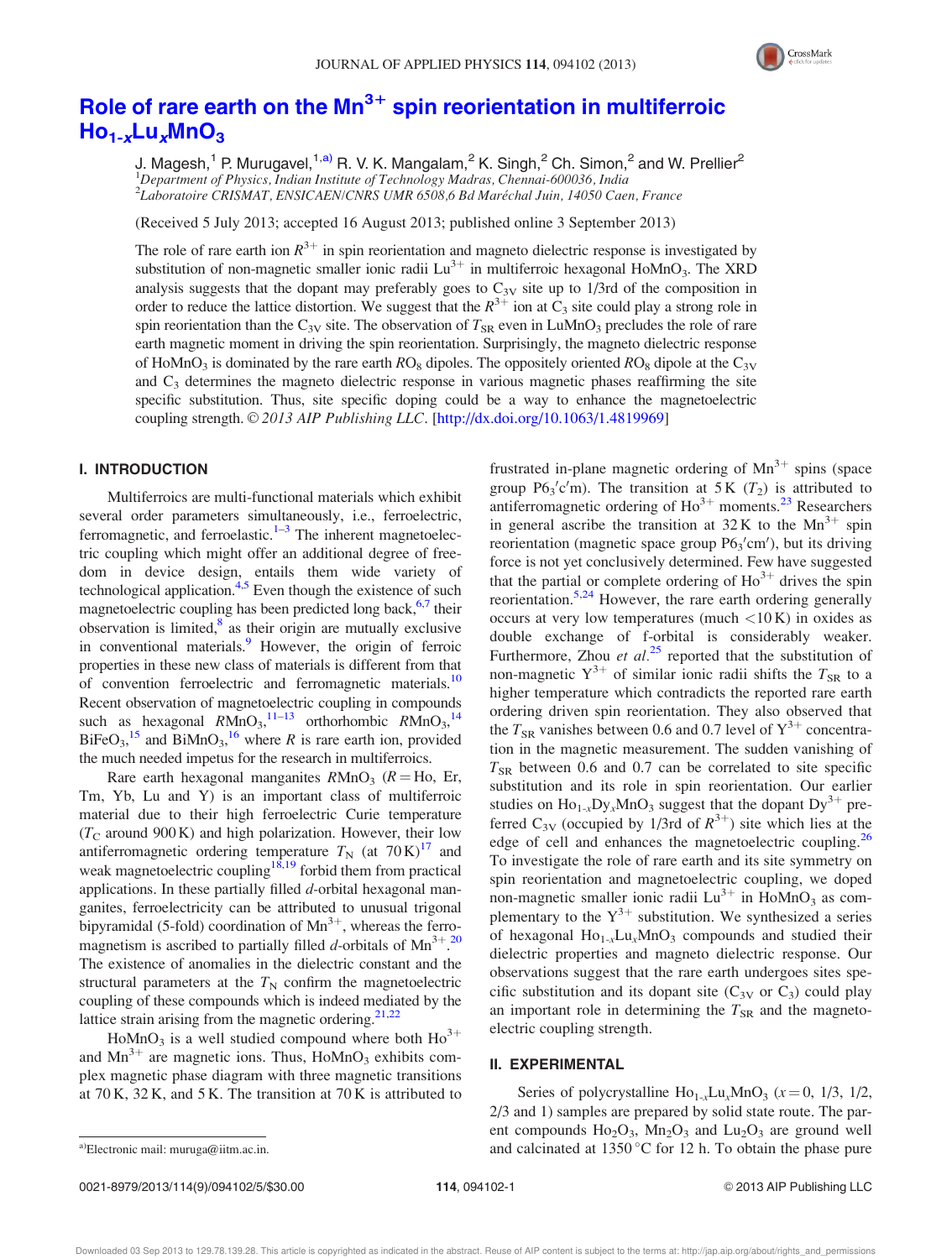compound, the powders of  $\text{Ho}_{1-x}\text{Lu}_x\text{MnO}_3$  are re-calcined at 1500 °C for 6 h. Powder x-ray powder diffraction (XRD) patterns are obtained for the entire set of samples by using a PANANALYTIC x-ray diffractometer and the lattice parameters are calculated using Xpert highscore plus. We have employed Magnetic Property Measurement System for the magnetic measurements. For dielectric measurements, the pellets of  $Ho_{1-x}Lu_xMnO_3$  are coated with silver electrode to form parallel plate capacitor geometry and the capacitance is measured using Agilent 4248 RLC bridge in the frequency range of 5 kHz–100 kHz. The bridge is coupled to Physical Property Measurement System in order to vary the temperature from 10 to 300 K and magnetic field from 0 to 14 T.

#### III. RESULTS AND DISCUSSION

#### A. Structure and magnetic properties

The powder x-ray diffraction pattern of  $Ho_{1-x}Lu_xMnO_3$  $(x = 0, 1/3, 1/2, 2/3$  to 1) series confirm that the compounds are crystallized in the hexagonal structure with  $P6<sub>3</sub>cm$  space group. The evolution of the lattice parameter  $a$  and the  $c/a$ ratio on Lu<sup>3+</sup> substitution in HoMnO<sub>3</sub> is shown in Figs. 1(a) and  $1(b)$ , respectively. Both a and  $c/a$  starts deviating at the composition  $x > 1/3$  from the expected linear variation as per Vegard's law which is a strong indication for the lattice distortion. In hexagonal  $RMnO_3$ , the  $R^{3+}$  ion occupies the sites, namely  $C_{3V}$  and  $C_3$ .<sup>27</sup> The  $C_{3V}$  site, where 1/3rd of the rare earth occupies, lies at the edge of the unit cell. On the other hand the  $C_3$  site, where the remaining  $2/3$ rd of the rare earth occupies, lies well inside unit cell. Due to different symmetries, we suggest that the dopant may preferably occupy one of these sites which can explain the variation in lattice parameters with doping concentration. Upon doping, initially  $(x \le 1/3)$  the dopant Lu<sup>3+</sup> ion replaces Ho<sup>3+</sup> ion at the highly symmetric  $C_{3V}$  site which results in the linear variation of the lattice parameters with x. On further increase in  $x$  (  $> 1/3$ ), the Lu<sup>3+</sup> replaces the remaining  $\text{Ho}^{3+}$  ions at less symmetric  $C_3$  site which could lead to large distortion in the lattice.



FIG. 1. (a) and (b) show the compositional variation of lattice parameter a and  $c/a$  ratio for  $Ho_{1-x}Lu_xMnO_3$ . The dashed line indicates the linear evolution based on Vegard's law. (c) The magnetic moment as a function of temperature in the ZFC case for  $\text{Ho}_{1-x}\text{Lu}_x\text{MnO}_3$ .

Though our XRD results suggest the site specific substitution, we find an indirect evidence for site specific substitution in our dielectric and magnetoelectric coupling studies.

The magnetization is measured as a function of temperature for all the samples from 10 K to 300 K. The magnetization data under zero field cooled condition are shown in Fig. 1(c) for  $x = 0$ , 1/3, 2/3 and 1 from 120 K to 10 K. Though we intend to study role of rare earth on the magnetic spin reorientation, the scope of the magnetic measurements to reveal any such ordering is limited due to the masking effect of high paramagnetic moment of the rare earth  $\text{Ho}^{3+}$  ion. Even the antiferromagnetic ordering (near 70 K) is masked for all the samples except for LuMnO<sub>3</sub> as shown in Fig. 1(c). The  $T<sub>N</sub>$  in  $LuMnO<sub>3</sub>$  is visible because of non-magnetic nature of the  $Lu^{3+}$  ion.<sup>28</sup> However, due to the magnetoelectric nature of these compounds, the magnetic transitions are expected to manifest in the dielectric constant measurements.

#### B. Dielectric studies

Dielectric constant of the samples are measured as a function of temperature from  $10K$  to  $300K$  with applied magnetic field of 0 to 5 T at various frequencies from 5 to 100 kHz. The dielectric constant of the samples remain frequency independent indicating the intrinsic contributions from the samples. The low dielectric loss (well below 0.005 even up to 150 K) also confirm the intrinsic ferroelectric response and insulating behaviour in the temperature of our interest. At  $T_N$ , Mn undergoes a two dimentional triangular antiferromagnetic ordering, resulting in a strongly frustrated system which effectively couples the spin to lattice which in turn leads to magnetoelectric coupling.

Figure 2 shows the derivative of dielectric constant as a function of temperature for  $Ho_{1-x}Lu_xMnO_3$  series from 60 K to 100 K. The peak in the graph corresponds to the antiferromagnetic ordering temperature  $T_N$  and it is observed at 75, 79, 82, 85, and 92 K for the compositions  $x = 0$ , 1/3, 1/2, 2/3, and



FIG. 2. Derivative of dielectric constant as a function of temperature near the  $T_N$  for Ho<sub>1-x</sub>Lu<sub>x</sub>MnO<sub>3</sub> series. The evaluation of  $T_N$  with composition x is marked by dashed arrow.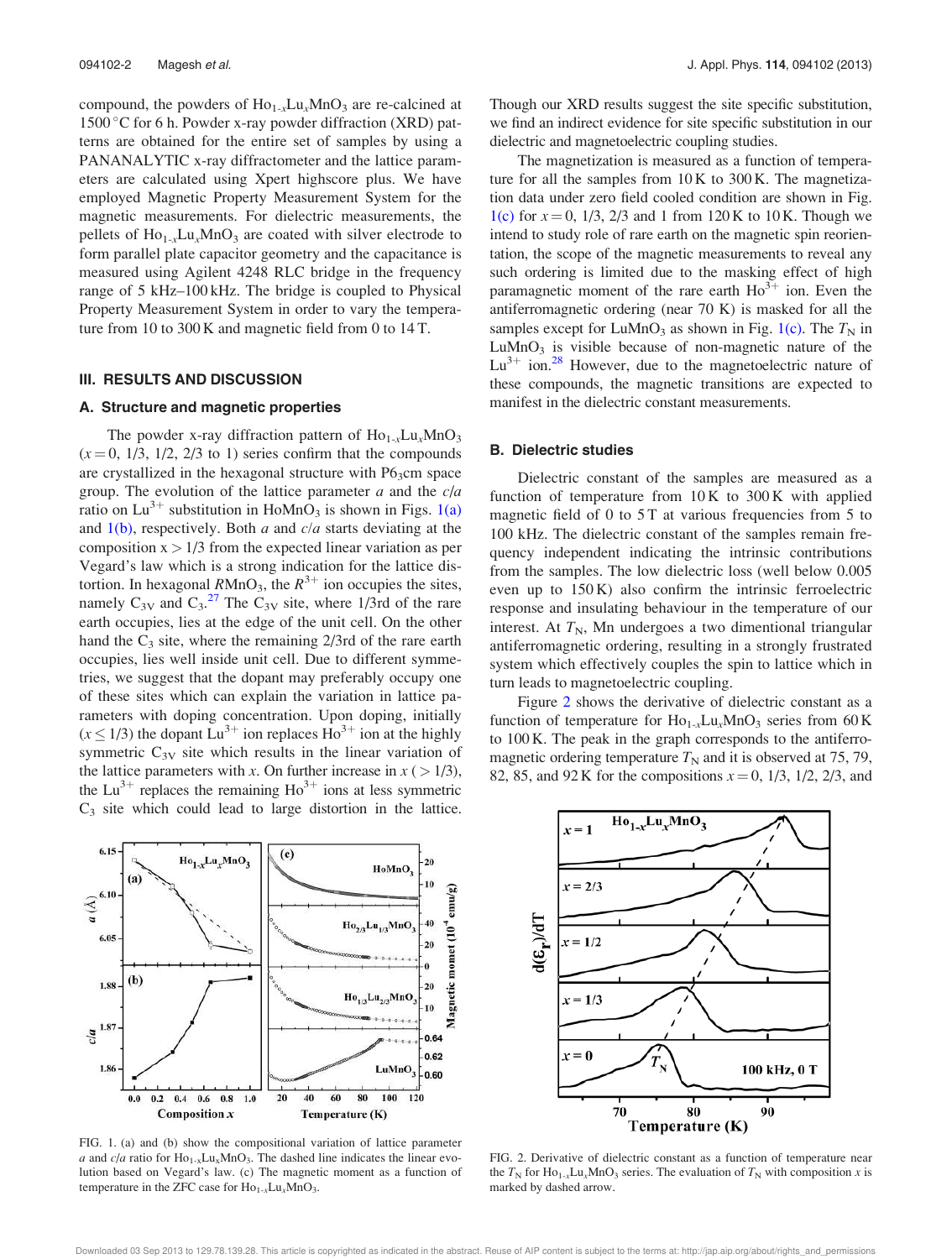1, respectively. The  $T_N$  increases with increase of composition x and the dashed line indicates the linear evolution of  $T_N$ . This is in accordance with smaller ionic radii of the  $Lu^{3+}$  ion which modulates the Mn-O-Mn interactions. Deviation of  $T<sub>N</sub>$  from the linear behavior agrees with that of the deviation in  $c/a$  ratio in the intermediate compositions which indicates the inherent response arise from the structural distortion.

Upon decreasing the temperature,  $Mn^{3+}$  undergoes a spin reorientation transition of first order around 35 K which is reflected in the dielectric measurement due to strong spinlattice coupling. The dielectric constant as a function temperature for  $\text{Ho}_{1-x}\text{Lu}_x\text{MnO}_3$  ( $x = 0, 1/3, 1/2, 2/3$  and 1) in the magnatic field of  $0T$  and  $1T$  measured at  $100$  kHz is shown in Figs.  $3(a)$  and  $3(b)$ , respectively.

At  $0$ T, the dielectric data of the polycrstalline  $H \text{o} M nO_3$ shown in Fig.  $3(a)$  exhibit a hump at  $34$  K which corresponds to the spin reorientation  $T_{\text{SRI}}$  of Mn<sup>3+</sup> and it agrees well with that of single crystal data.<sup>21</sup> With  $Lu^{3+}$  doping, the  $T_{SR1}$ remains at 34 K up to  $x = 1/3$  and decreased to a lower value of 30 K and 28 K for  $x = 1/2$  and  $x = 2/3$ , respectively. However, when  $x = 1$ , i.e., for LuMnO<sub>3</sub>, we did not see the spin reorientation as reported in the literature. The evolution of  $T_{SR1}$  with composition x is marked by a dashed line in Fig. 3(a). The change in  $T_{SR1}$  with Lu<sup>3+</sup> doping strongly suggests the site specific occupancy of the rare earth ion. The fact that the  $T_{\rm SR1}$  remains same with doping up to  $x = 1/3$ points out that the  $Lu^{3+}$  replaces  $Ho^{3+}$  at the  $C_{3V}$  site which could play a limited role in the spin reorientation. Upon further increase of  $x$ , the decrease of  $T_{SR1}$  gives the notion that  $Lu^{3+}$  replaces the Ho<sup>3+</sup> at C<sub>3</sub> site which could play an active role in the spin reorientation. The decrease of  $T_{SR1}$  with lower ionic radii  $Lu^{3+}$  substitution is in agreement with earlier report of  $Er^{3+}$  doped  $Hom_{9a}^{29}$  Also the increase in intensity of  $T_{SR1}$  peak ( $x = 1/2$  and  $2/3$ ) signifies the strong spin lattice coupling mediated by the strain due to lattice distortion. Interestingly, the composition  $x = 1/2$  exhibits an additional hump in the dielectric constant at 45 K and it is marked as  $T_{SR2}$  in Fig. 3(a).

At 1 T, shown in the Fig.  $3(b)$ , we did not see any significant change in  $T_{SR1}$ . Surprisingly, the compounds with  $x > 1/3$ all show an additional hump around 40 K including the pure



FIG. 3. Dielectric constant as a function of temperature for  $Ho_{1-x}Lu_xMnO_3$ at a magnetic field of (a)  $0T$  and (b)  $1T$ . The arrows indicate the evolution the  $T_{SR}$  with composition x.

LuMnO<sub>3</sub>. The appearance of the hump in an applied magnetic field and its variation with dopant concentration strongly suggest it to be of magnetic origin, i.e., the spin reorientation  $T_{SR2}$ . Recent dielectric study on Fe<sup>3+</sup> substituted LuMnO<sub>3</sub> shows the signature of spin reorientation even at  $0 T<sup>30</sup>$ . The  $T<sub>SR2</sub>$  revealed in LuMnO<sub>3</sub> at 40 K precludes rare earth magnetic moment driven spin reorientation. The change in  $T_{SR2}$ with the composition can be understood with respect to the site specific substitution of  $Ho^{3+}$  in LuMnO<sub>3</sub>. Up to  $x > 1/3$  in  $\text{Ho}_{1-x}\text{Lu}_x\text{MnO}_3$ , the  $\text{Ho}^{3+}$  ion replaces the  $\text{Lu}^{3+}$  ion in active  $C_3$  site and hence shows increase in  $T_{SR2}$  with increase in  $\overline{Ho}^{3+}$  content. The increase of  $T_{SR2}$  with higher ionic radii  $Ho^{3+}$  doping in LuMnO<sub>3</sub> agrees with that of higher ionic  $Y^{3+}$ substitution in the HoMnO<sub>3</sub>. When  $x \le 1/3$ , the Ho<sup>3+</sup> started replacing the remaining  $Lu^{3+}$  ion in inactive  $C_{3V}$  site. The absence of  $Lu^{3+}$  ion at  $C_3$  site accounts for the absence of  $T_{SR2}$ for  $x \leq 1/3$  compositions which corroborates the site specific substitution. The preferential site occupation of rare earth ions in  $Ho_{1-x}Lu_xMnO_3$  is given in Table I.

On further increase in magnetic field, at 3 T, similar to the single crystal,<sup>21</sup> the  $T_{SR1}$  of polycrystalline HoMnO<sub>3</sub> sample splits in to two transitions as shown in Fig.  $3(a)$ . The split in the transition is revealed as broadening of the  $T<sub>SR1</sub>$  in other compositions. Surprisingly, the  $T_{SR2}$  corresponding to LuMnO<sub>3</sub> also shows split in the transition similar to the  $T_{\rm SR1}$ in single crystal  $H \circ MnO_3$  ascertaining it to be the spin reorientation transition. At 5 T as shown in Fig. 4(b), the  $T_{SR1}$  of HoMnO<sub>3</sub> vanishes which is in agreement with the reported single crystal data.<sup>21</sup> However, the signature of  $T_{SR1}$  for the compositions  $x = 1/2$  and  $2/3$  indicates the enhancement of P6<sup>'</sup>cm' phase upon  $Lu^{3+}$  doping. On the other hand, the  $T_{SR2}$ vanishes in all the doped samples.

#### C. Magneto dielectric studies

The magnetic field variation of dielectric constant at constant temperature (at  $10 K$ ) is reported to change the magnetic phase from  $P6_3'$ cm' to  $P6_3'$ c'm. The site dependence of  $T_{SR}$ , where magnetic phase changes from  $P6_3$ 'cm' (below  $T_{SR}$ ) to  $P6_3'c'm$  (above  $T_{SR}$ ) is also expected to reveal in magnetic field induced phase transition. In order to ascertain the role of site symmetry, the dielectric constant is measured as a function of applied magnetic field at  $10$  K. Figure  $5(a)$  shows the evolution of dielectric constant as a function of applied magnetic field up to  $\pm$  14 T at 10 K. The dielectric constant of HoMnO<sub>3</sub> increases uniformly and shows a slope change around 3.5 T, where the  $Mn^{3+}$  undergoes a spin reorientation (magnetic phase  $P6_3'c'm$ ). Remember that the single crystal

TABLE I. Preferential site occupation rare earth ions in  $Ho_{1-x}Lu_xMnO_3$ . P-Present, A-Absent,  $C_{3V}$ -spin reorientation inactive,  $C_{3}$ -spin reorientation active.

| $\mathcal{X}$ | $C_{3V}$ site     | $C_3$ site         | $T_{\rm SR1}$ | $T_{\rm SR2}$ |
|---------------|-------------------|--------------------|---------------|---------------|
| $\theta$      | 1/3H <sub>0</sub> | 2/3H <sub>0</sub>  | P             | А             |
| 1/3           | $1/3$ Lu          | 2/3H <sub>0</sub>  | P             | А             |
| 1/2           | $1/3$ Lu          | $1/6Lu+1/2Ho$      | P             | P             |
| 2/3           | $1/3$ Lu          | $1/3$ Lu $+1/3$ Ho | P             | P             |
|               | $1/3$ Lu          | $2/3$ Lu           | А             | P             |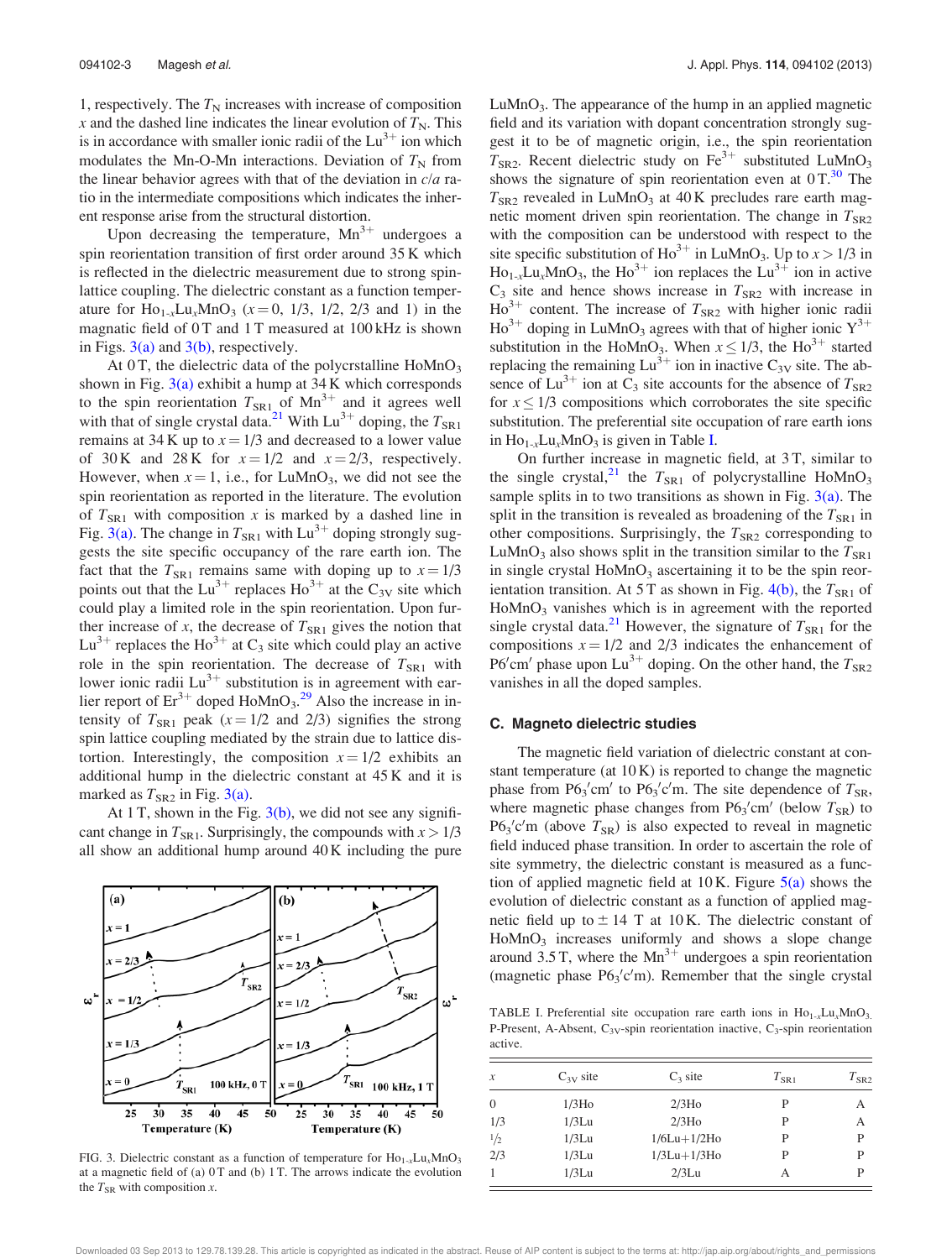

FIG. 4. Dielectric constant as a function of temperature for  $\text{Ho}_{1-x}\text{Lu}_x\text{MnO}_3$ at a magnetic field of (a) 3 T and (b) 5 T. The arrows indicate the evolution the  $T_{SR}$  with composition x.

 $H<sub>0</sub>MnO<sub>3</sub>$  undergoes the magnetic phase changes at 3.5 T from  $P6_3'$ cm' to  $P6_3'$ c'm.<sup>21</sup> The dielectric constant reaches its maximum value around 7T with a decreasing trend upon further increase in the magnetic field. Van Aken et  $al.^{31}$  reported that the rare earth dipoles  $R1O_8$  and  $R2O_8$  corresponding to the  $C_{3V}$  and  $C_3$  sites are oriented in opposite directions as shown schematically in Fig.  $5(b)$ . At the antiferromagnetic ordering  $T_N$ , the R1O<sub>8</sub> dipole grows at the expense of R2O<sub>8</sub> indicating the change in character of the dipoles upon magnetic phase change.<sup>31</sup> For HoMnO<sub>3</sub>, in the  $P6_3$ 'cm' phase (<3.5 T), the dominance of  $R1O_8$  dipole at  $C_{3V}$  site results in a positive magneto dielectric response. Whereas, in the  $P6_3'c'm$  phase  $(>3.5 \text{ T})$ , the oppositely oriented  $R2O_8$  dipoles at  $C_3$  site dominates, leading to a negative magneto dielectric response. Upon Lu<sup>3+</sup> doping, for  $x = 1/3$ , the dielectric constant increase with field and shows a slope change around 4 T. However above  $4$  T, unlike in HoMnO<sub>3</sub> the magneto dielectric response remains positive even in  $P6_3'c'm$  phase with decreased slope compared to  $P6_3$ 'cm' phase. On further



FIG. 5. (a) The variation of dielectric constant with magnetic field recorded at  $10 \text{ K}$  for  $\text{Ho}_{1-x}\text{Lu}_x\text{MnO}_3$ . (b) Schematic diagram of oppositely oriented  $RO_8$  dipoles at  $C_{3V}$  and  $C_3$  site.

increase in composition for  $x = 1/2$  and 2/3, the dielectric constant shows a peak around 4.5 T and 5 T, respectively, followed by a sharp negative response in the  $P6_3'c'm$  phase.

Such variation of magneto dielectric response in the high field  $P6_3'c'm$  phase upon  $Lu^{3+}$  doping can be understood based on the C<sub>3V</sub> site specific substitution. At  $x = 1/3$ , the preferential substitution of  $Lu^{3+}$  at  $C_{3V}$  site enhances the role of  $R1O_8$  dipole, thus dominating over the  $R2O_8$  dipole which results in the positive magnetoelectric response with decreased slope. Upon further increase of x, the dopant  $Lu^{3+}$ ion replaces  $\text{Ho}^{3+}$  in C<sub>3</sub> site (change in site occupancy of the dopant ion) thereby enhancing the  $R2O_8$  dipole over  $R1O_8$ which results in a large negative magneto dielectric response for  $x > 1/3$ . Interestingly, the critical field  $(H_{SR})$  at which the magnetic phase changes from  $P6_3'$ cm' to  $P6_3'$ c'm, due to the  $Mn^{3+}$  spin reorientation, increase with increase in composition x. The enhancement of  $P6_3$ 'cm' for high doping concentration is in agreement with the presence of  $T_{SR1}$  even at 5 T as seen in Fig. 4(b). The magneto dielectric response of the  $Ho_{1-x}Lu_xMnO_3$  samples indirectly reaffirms the site specific substitution. In fact our earlier paper showed that the magneto dielectric response of  $H \circ MnO_3$  is enhanced by more than 30 times upon  $Dy^{3+}$  substitution but attains the original value of HoMnO<sub>3</sub> when  $x \sim 1/3$  (C<sub>3V</sub> site is completely replaced) indicating the site specific substitution.<sup>26</sup>

#### IV. CONCLUSION

We have investigated the role of rare earth site symmetry on the spin reorientation and magneto dielectric response of  $Ho_{1-x}Lu_xMnO_3$  by measuring the dielectric constant as a function of temperature and magnetic field. The compositional variation of lattice parameter  $a$  and the  $c/a$  ratio suggested the preferential site substitution of dopant ion. The compositional variation of spin reorientation inferred from the dielectric constant studies corroborates the site specific substitution. In addition, it also brings out the active role played by the  $C_3$  site in the spin reorientation whereas the  $C_{3V}$  site remains inactive. Surprisingly, the dielectric constant studies at high field also revealed a spin reorientation corresponds to  $LuMnO<sub>3</sub>$  discounting the theory of rare earth magnetic moment driven spin reorientation. The magneto dielectric study on  $\text{Ho}_{1-x}\text{Lu}_x\text{MnO}_3$  indicates that the magneto dielectric response is determined by dominance of the  $RO_8$ dipoles at the  $C_3$  and  $C_{3V}$  site in various magnetic phases. In addition, the magneto dielectric response of the doped samples reaffirms the site specific rare earth ion substitution. The site specific doping can be considered as a way to enhance the magneto dielectric response.

#### ACKNOWLEDGMENTS

The authors acknowledge the Department of Science and Technology, India for SQUID facility under FIST program where the magnetic measurements were carried out.

Downloaded 03 Sep 2013 to 129.78.139.28. This article is copyrighted as indicated in the abstract. Reuse of AIP content is subject to the terms at: http://jap.aip.org/about/rights\_and\_permissions

<sup>&</sup>lt;sup>1</sup>S.-W. Cheong and M. Mostovoy, Nature 6, 13 (2007).

<sup>&</sup>lt;sup>2</sup>Y. H. Chu, L. W. Martin, M. B. Halcomb, and R. Ramesh, Mater. Today 10, 16 (2007).